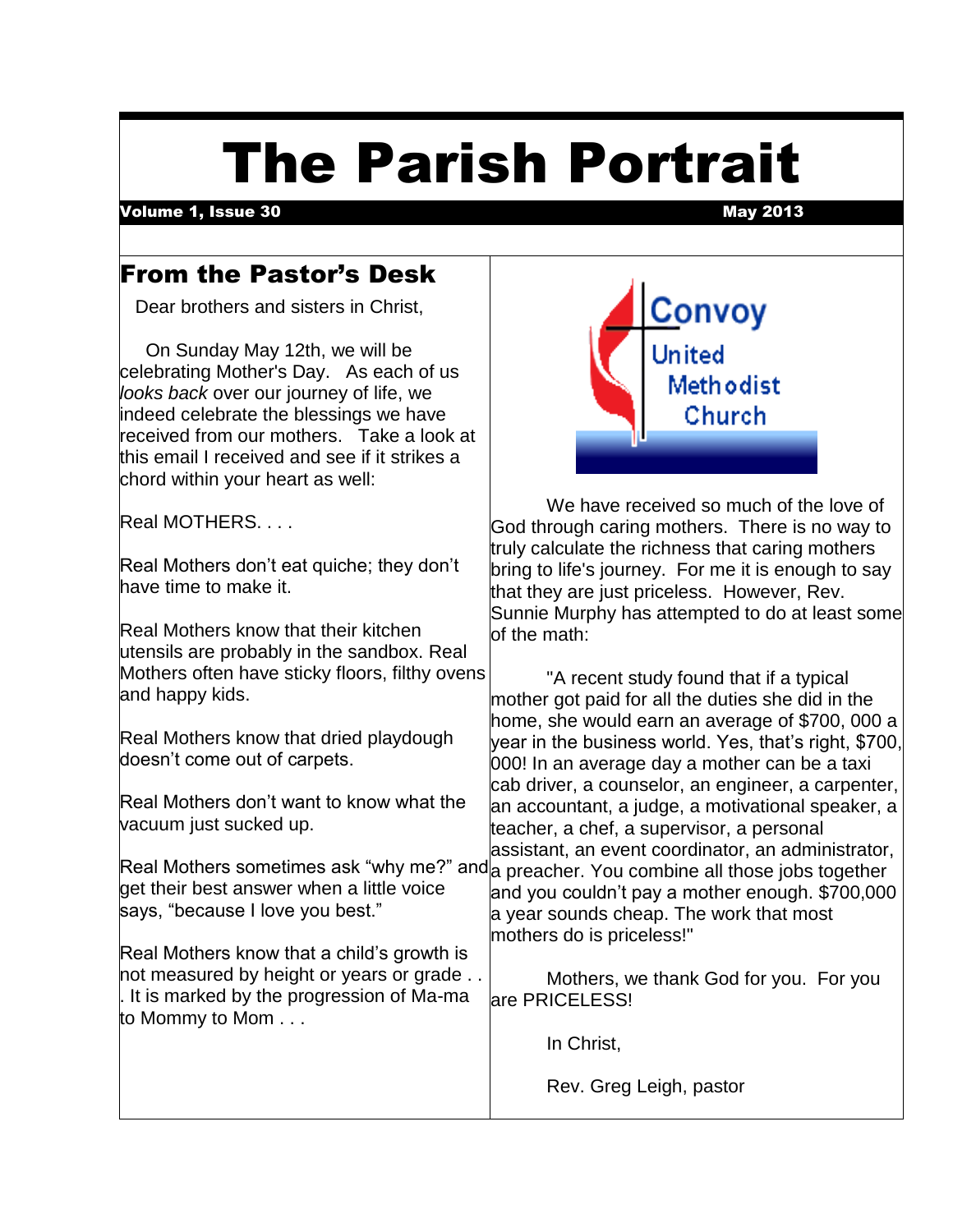#### Youth Dinner Theater

 $\overline{\phantom{a}}$ The 2<sup>nd</sup> annual Convoy UMYF dinner theater took place on April 7<sup>th</sup> at 6:30 pm. The audience was treated to two fantastic performances. The first was CSI Jerusalem starring Cora Finfrock, Hali Frinfrock, Becca Daugherty, Katie Hughes, Danielle Pawlick and Ally Fegley and directed by Meagan Hall. The story investigates the crusifixction and resurrection of Jesus through the eyes of four scientists, a sage scribe and the guard at the tomb. They ask the question…Who are you, and discover HE is risen.

 The second play, Jesus Was, Jesus Is starred, Taylor Hughes, Noah Daugherty, Mallory Bowen, Kenadie Speith, Tyson Bolenbaugh, Riley Guest, Hannah Leary, Braxton Reno, Olivia Leary and directed by Jean Leary. This story examined Jesus through the eyes of a minister trying to write a sermon and gets a little help from some people who all knew Jesus. While each of them viewed Jesus differently, they all agreed in the end, Jesus was, Jesus is…risen.

 Special thanks to Emma Leary and Brady Guest for all their hard work. Without them the performances would not have been possible.

 Thanks so much for all the hard work and dedication of our youth leaders, Jean Leary and Meagan Hall, and to all that helped prepare the wonderful dinner. Thank you to  $\mathsf{Loaves}$  of Love the youth for their excellent performances. With busy school schedules and activities, to make this dinner theater a success are appreciated.

### Graduating Senior



 Cora Bethany Finfrock is the daughter of Delta Dingus and Davy Finfrock. Cora will be graduating from Crestview High School on June 8, 2013. Cora attended Vantage Career Center majoring in the Culinary Arts Program her Junior and senior year. She also participated in three years of high school cross country, two years of high school track, church volleyball team, 14 years of girl scouts. Cora's achievements at Vantage are student ambassador, blue chipper, Jr. rotarian, national technical honor society, Class Treasurer of Culinary Arts, district treasurer for FCCLA. Cora is also vice president of her church youth group. Cora will be continuing her education at International Business College, Where she will be majoring in travel and hospitality.

– submitted by Delta Frinfrock

they made time for church. The efforts of all  $|_{\text{be}}$  the last month that bags will be distributed. There will be no collecting of items, as this will You may continue to give monetary gifts through the offering labeled Loaves of Love. Thanks for all your continued support and we will look forward to the fall collections.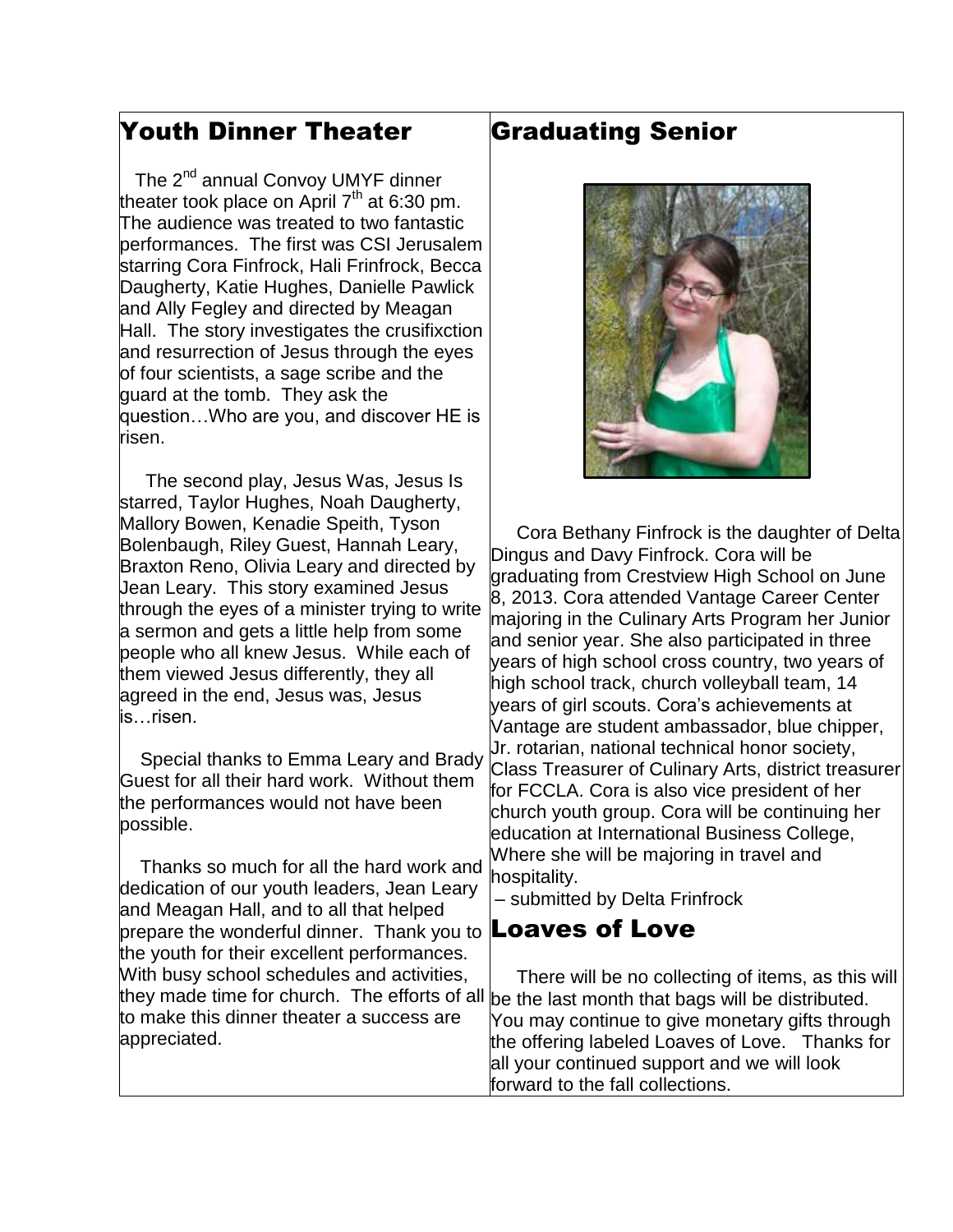#### Rescue Mission

 Thank you to all who contributed to the Fort Wayne Rescue Mission Easter Sunday many people. Here are a few of the numbers. It took 7 days to put together and prepare the food. There were 75 volunteers preparing, serving and cleaning up after the meal. There was room for 100 people to be of sweet potatoes and 200 pounds of white potatoes used. There were 400 pounds of green beans used and 1500 slices of homemade pies served. There was a total of 1600 meals served, half of which was dine in and half were carry out.

 The amazing numbers were reported by Rosa Rodriquez of the Fort Wayne Journal Gazette. What makes it more meaningful is the fact that 20 volunteers were from our church. The group left from our church on Easter Sunday, taking a servants spirit and 106 homemade pies with them.

It was mentioned to Jon Hall by staff of the rescue mission that our churches presence on Easter Sunday is very much appreciated and the homemade pies from our church are a highlight to those we are there to serve.

A special thank you to Larry Dealey, Charlie and Linda Baer

# Community News

 $\overline{\phantom{a}}$ 

The Village of Convoy will be doing some improvements in the village this summer. R eplacement of water lines, improvements at the park, sidewalk replacements, and paving North Main Street through September. Please excuse the mess while the project is going on this summer.

### 2013 Mission Trip

trip. It could not be done without the help of traveled to Gulfport MS. for a week of mission seated at one time. There were 200 pounds part of the house and sheeted and tar papered Kevin Weisman, Clark Ringwald, Dick Miller, Phil Campbell, Charles Profit and Emmett Gehres work March 2 thru March 10. They worked on an older ladies home where a tree had fallen into the house during Hurricane Isaac, damaging one end wall and about 1/3 of the roof. The team before us had rebuilt the wall, put up new rafters on that the roof. Phil and Clark began by tackling the shingling of the roof. The rest of our crew started cleaning up the inside of the home, including removing the wet ruined carpet. Then we installed two new windows in the new wall, located the electrical and rewired some plugs. Once the inspector had been there to approve our work, we started insulating the ceiling and walls, followed by applying vapor barrier to the new wall and installing dry wall. We were also able to reinstall some of the kitchen cupboards. The weather was fairly good in the upper 60's to low 70's.

# Community Days Garage Sale

 In May, during the Convoy Community Garage Sales, May 17 & 18<sup>th</sup> the UMW will be holding a Recycle, Reuse & Reclaim Sale. You can help by beginning to collect items at home for our sale. Please bring them to the church beginning May 12<sup>th</sup>. No clothing or shoes, please. During the garage sale weekend, there will be lunch available to the public of soup & sandwiches. Spaces are available in the church parking lot to rent for \$10.00 per space for the weekend sales. If you would like one or know someone that might like one, contract Susie Baksa, coordinator at 419-771-8479 or Vicki Saylor.

#### Flower Calendar

 The flower calendar for 2013 is up on the bulletin board at the edge of the sanctuary. There are still a few dates available, but they are going fast. The cost is \$27 per Sunday.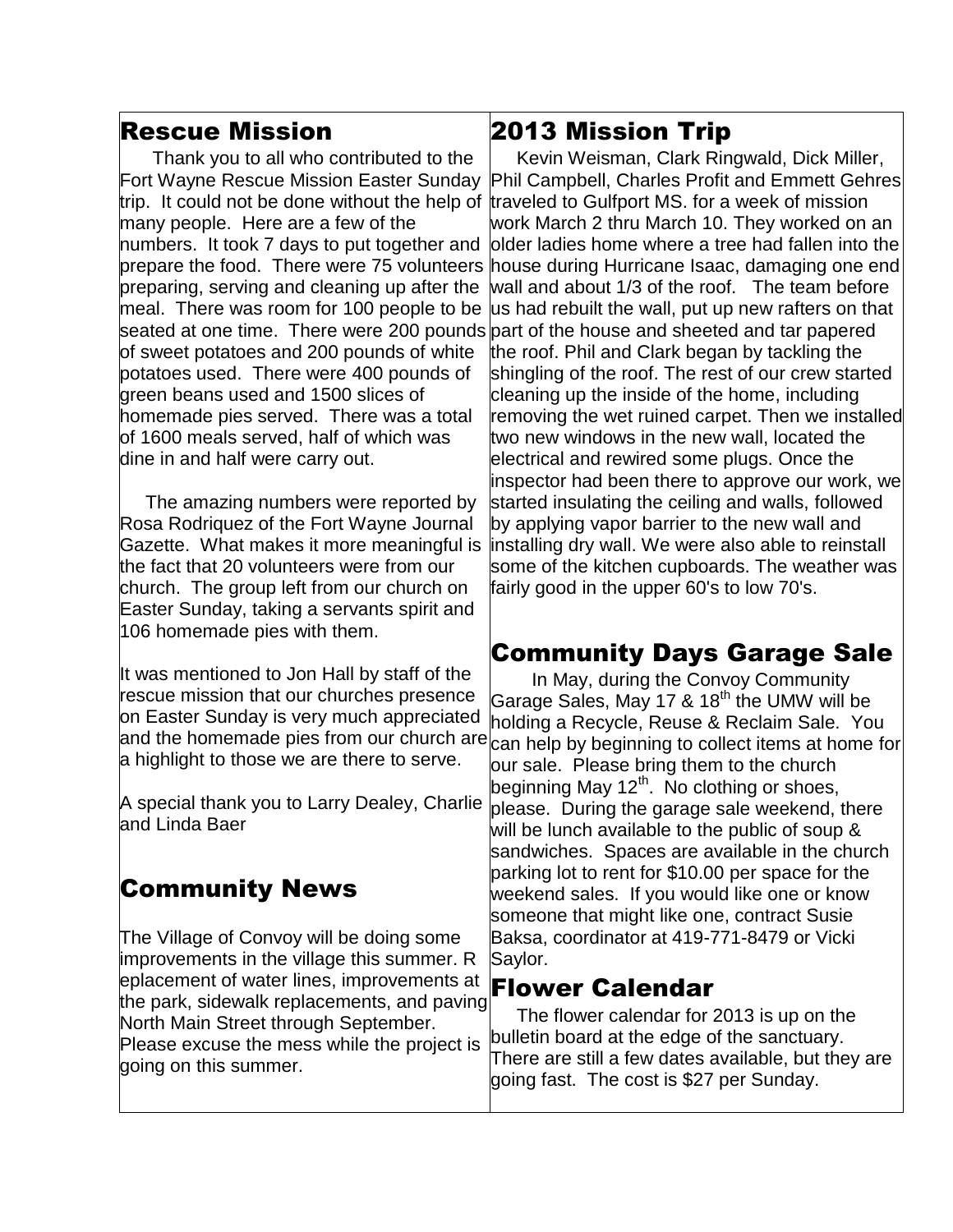# Girls Night Out

 Thank you to all the ladies that provided appetizers and snacks for the evening. Thank you to all who help set up, prepared food, decorated and cleaned up, took down tables, loaded cars, and swept after the event. Thanks to Anne and Jim for setting up the tables. Thank you to the local entrepreneurs including: Pampered Chef by fellowship. Ellen Proffitt, Longaberger by Deb Miller, Perfectly Posh by Brenda Allison, Scentsy Wickless by Amanda Lichtle, Cookie Lee Jewelry by Terry Plas, Jam Berry Nails, Jewelry by Bobbi Jo, Essential Oils by Stephanie Caldron, Little Cupcake Boutique by Julie Burk, Avon by Jen Wright, Tupperware by Dawn Brown, Van Wert Massage Therapy by Leslie Moser & Sarah Burden, Thirty One by Amber Davis, Cheeseballs by Psi Iota Si Sorority, Tote bags by Community Health Professionals, Oragami Owl by Roenna Karcher, Celebrating Home by Jason Dettrow & Kelly Burns, Once I Was by Vickie Schulte, Scarves by Janet Gearhart, Paparazzi Jewelry by Grace Mackie, He Cares Crayons by Maria Magoulas, Rodan & Fields Dermatologist, Erin McCoy Thanks for the 20 door prizes donated by the vendors. Thanks to KAMS Kim Adams & Clean 13's Shelly Bolenbaugh. We estimate How tenderly mothers watch over their children 150 girls and guys enjoyed the Girl's Night Out. Lots of shopping, eating and lot's of fun!!!!!!

# Stop & Drop

"

 Your aluminum pop tabs in the collection jars in the vestibules. The tabs will be given to Cyler Miller for his donation to the Ronald McDonald House. Another way we can support local missions. We have one full jar and will be starting another.

#### United Methodist Women

 United Methodist Women will meet on Wed. May 1, 2013 at 7pm in the church social room. All ladies of the the church family and friends are welcome to share in a night with the girls. Program by Lynn Johnson, Greeters will be Nikki Beougher& Lynn Johnson and Hostesses will be Lynn Johnson & Leta Feasby and lots of The United Methodist Women are continuing to collect "Our Family Labels from Pick-n-Save through July of 2013. Please remember to save the labels and drop in the basket provided on the coat racks. We have notecards with pictures of our church on them for sale, see a UMW member to purchase. The UMW offers catering services for receptions, class reunions, birthdays, anniversaries, wedding receptions, organizations etc. Brochures with meal options and pricing are available by contacting Lynn Johnson. You may get your 2013 pledges to Vicki Saylor, treasurer.

# "WHAT IS A MOTHER?"

 A mother is someone to shelter and guide us, to love us, whatever we do,

With a warm understanding and infinite patience, and wonderful gentleness, too.

How often a mother means swift reassurance in soothing our small, childish fears,

and treasure them all through the years.

The heart of a mother is full of forgiveness for any mistake, big or small,

And generous always in helping her family whose needs she has placed above all.

A mother can utter a word of compassion and make all our cares fall away,

She can brighten a home with the sound of her laughter and make life happy everyday.

A mother possesses incredible wisdom and wonderful insight and skill-

In each human heart is that one special corner which only a mother can fill!

*Author: Katherine Nelson Davis, submitted by Susie Baska*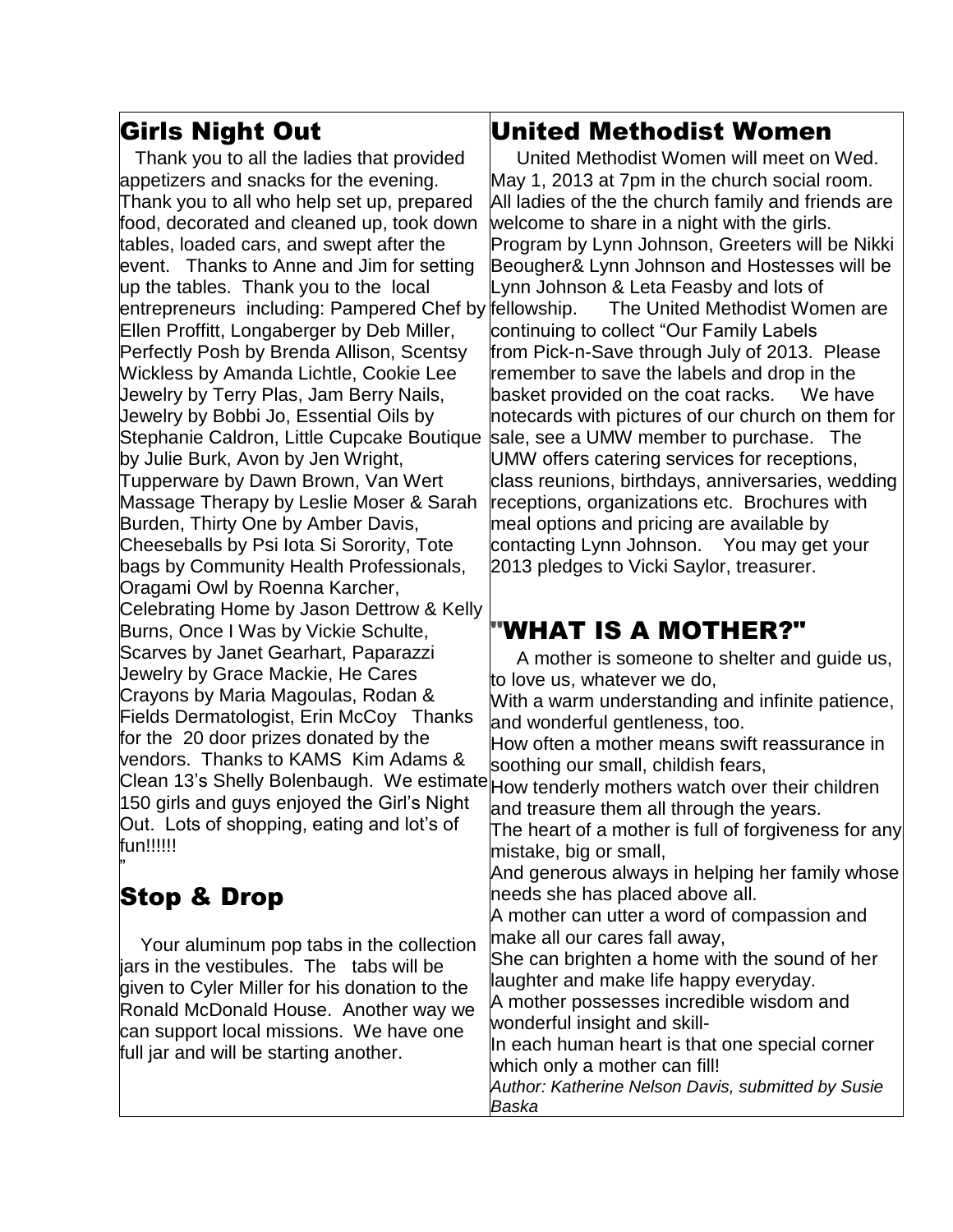|                                     |                                            | <b>Prayer Concerns</b>                                                                                                                                                                                                                                                                                                                                                                                                                                                                                                                                                                                 |
|-------------------------------------|--------------------------------------------|--------------------------------------------------------------------------------------------------------------------------------------------------------------------------------------------------------------------------------------------------------------------------------------------------------------------------------------------------------------------------------------------------------------------------------------------------------------------------------------------------------------------------------------------------------------------------------------------------------|
| Calendar of Events<br>Joyful Noises | Concluded for the year                     | Glen Gehres, Paul & Dottie Morehead, Gloria<br>Ringwald, Dean McOmber, Roseanna Etgen,<br>Madge WilsonMadison Ringwald, Dick Burden,<br>Madalyn Emerick, Dwight Smith, Helen<br>Anderson, Annabelle Clevenger, June Burns,<br>Rosalee Burns, Dale & Dorothy Gleckler, Delores<br>Harris, Esten Fortney, Glenda Holloway, Glen<br>and Jean McClure, Dean Mollenkopf, Chad<br>Lobsinger (in Afghanistan), Greg Emerick, Amy<br>Evans, Reese Sunderland, daughter of Brian &<br>Jill, granddaughter of Jay & Barb. Texas<br>Explosion victims, Boston bombing victims<br>Vancrest/Convoy: Romaine Feasby, |
| <b>Adult Choir Practice</b>         | Wednesdays 6:30pm                          |                                                                                                                                                                                                                                                                                                                                                                                                                                                                                                                                                                                                        |
| Lions Club Meeting                  | 2 <sup>nd</sup> Monday monthly             |                                                                                                                                                                                                                                                                                                                                                                                                                                                                                                                                                                                                        |
| <b>UMW Meet</b>                     | Wednesday May 1 <sup>st</sup> at<br>7pm    |                                                                                                                                                                                                                                                                                                                                                                                                                                                                                                                                                                                                        |
| <b>Trustees Meeting</b>             | Wednesday May15th at<br>7:00pm             |                                                                                                                                                                                                                                                                                                                                                                                                                                                                                                                                                                                                        |
| <b>Administrative Board</b>         | Thursday May 23 <sup>rd</sup> at<br>7:00pm | Hearth & Home: Jim Ryan                                                                                                                                                                                                                                                                                                                                                                                                                                                                                                                                                                                |
| Convoy Preschool<br>Graduation      | Tuesday May 21 <sup>st</sup> at<br>7pm     | Georgetown Place: (Fort Wayne) Dean<br>Branstrator<br><b>Elmcrest of Lima: Nell Rice</b>                                                                                                                                                                                                                                                                                                                                                                                                                                                                                                               |
| Vacation Bible School               | TBA Summer 2013                            | <b>Laurels of Rockford:</b> Jim and Jean Thomas<br><b>Lutheran Healthcare: Delores Harris</b>                                                                                                                                                                                                                                                                                                                                                                                                                                                                                                          |

#### Don't forget to Like us on Facebook



[Convoy United Methodist Church](https://www.facebook.com/ConvoyUnitedMethodistChurch)

# Parish Portrait Notice

This will be the final Parish Portrait until September. You can follow the news of the church at [www.convoyumc.org](http://www.convoyumc.org/) or follow us on Facebook.

*"Seeing the crowds, he went up on the mountain, and when he sat down, his disciples came to him. And he opened his mouth and taught them, saying: "Blessed are the poor in spirit, for theirs is the kingdom of heaven. "Blessed are those who mourn, for they shall be comforted. "Blessed are the meek, for they shall inherit the earth. ..."*

> *Matthew 5, 1 : 5 ESV* .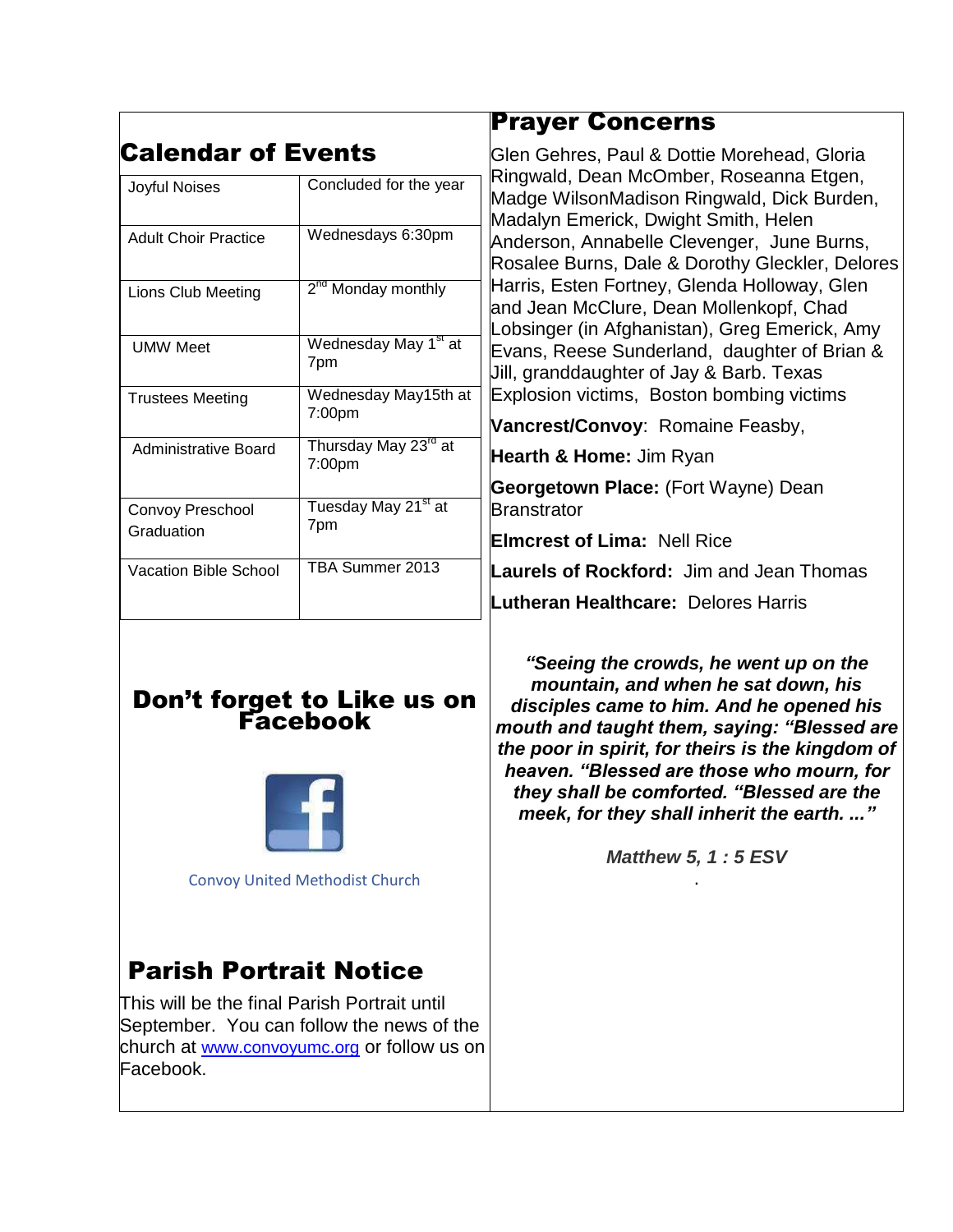# Contemporary Service

 A Contemporary Service is offered every Sunday morning at 11:11 a.m. This is held at the former Hall Lumber office downtown, located along the railroad tracks east of Main Street. It's a service filled with songs and praise. It is a casual and more relaxed service than 9:30 service. We still offer all the same sacraments.

 The Service is hosted by our praise band called "Crossroads". Members include:

 Guitarist Pastor Leigh Lead Vocal Jeff Gleckler, Keyboard Laura Leigh, Drums Fred Fegley, Bass Guitar Jordan Leigh. Casual dress such as jeans, T-Shirts, and ball caps are acceptable at this service. Refreshments are offered to be enjoyed throughout the service. Not on time for the beginning, not a problem. You're welcome to come in and join us whenever you get there. It's very informal. You're always welcome to come join us.



*Convoy United Methodist Church Sycamore and Main P.O. Box 128 Convoy, Ohio 45832*

Comic Relief



"I downloaded them from a cloud."

Don't forget to check us Don't forget to check us out on the web at [www.convoyumc.org](http://www.convoyumc.org/) for service streaming and more content about what's going on at Convoy United Methodist.

**Enter to Worship....Depart to Serve** 



*ADDRESS CORRECTION REQUESTED*